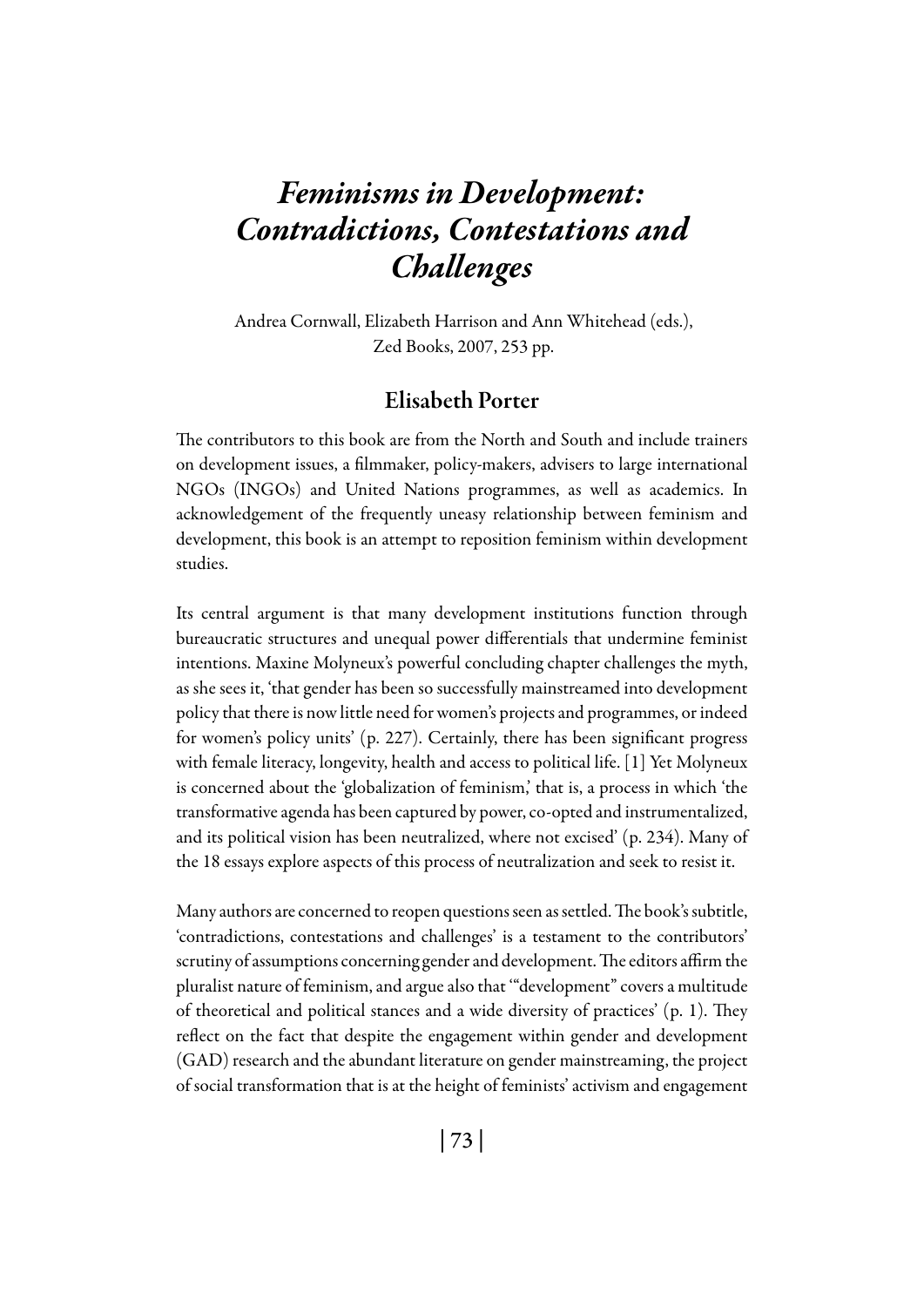## Democratiya 15 | Winter 2008

has not led to widespread gender equality, justice and enjoyment of women's human rights. Indeed, in some areas, women's quality of life has worsened; legislative reform does not translate to practical gains, women have to struggle to have their voices heard, and many feminist arguments are depoliticized when utilized unreflectively by development institutions. For the editors, 'What were once critical insights, the results of detailed research, have now become "gender myths": essentialisms and generalizations, simplifying frameworks and simplistic slogans' (p. 1).

#### Struggle over interpretation

Part one sets the groundwork for striving to interpret how feminists might engage with development. In particular, it explores how many of the gender orthodoxies became embedded in GAD thinking and programming. That is, when 'sloganized generalities' are tossed around, with phrases like 'women are the poorest of the poor' or 'women do most of the work in African agriculture' or 'educating girls leads to economic development' (p. 4) they become part of development agencies' language. Certainly, they have a strong element of truth, but they often are expressed as simplified slogans that present women as victims needing development's assistance. Such slogans might be useful to ensure that gender is actually placed on the development agenda and can kick-start new debates; however, they also are limiting and readily generate preconceptions about what is needed to further women's equality.

The slogans are discussed in the book as 'myths' or fables about women that are bolstered by selective statistics, case studies and quotes from women. The editors are keen to point out that they are not intent on myth-busting, but rather, on exposing how narratives about gender that draw on feminist research may be maladapted, used partially or end up in ways that are quite dissonant to the original intentions of the feminist research. A good example is the way in which '"empowerment" has been reduced from a complex process of self-realization, self-actualization and mobilization to demand change, to a simple act of transformation bestowed by a transfer of money and/or information' (p. 7). The provision of economic resources and skills in education and literacy are crucial, but alone do not guarantee empowerment or equality. The book seeks to show why this is so.

The book tackles many myths, fables and GAD assumptions about 'poor women.' Srilatha Batliwala and Deepa Dhanraj explore the argument that both religious fundamentalism and neo-liberal reforms are causing poor grassroots women in

| 74 |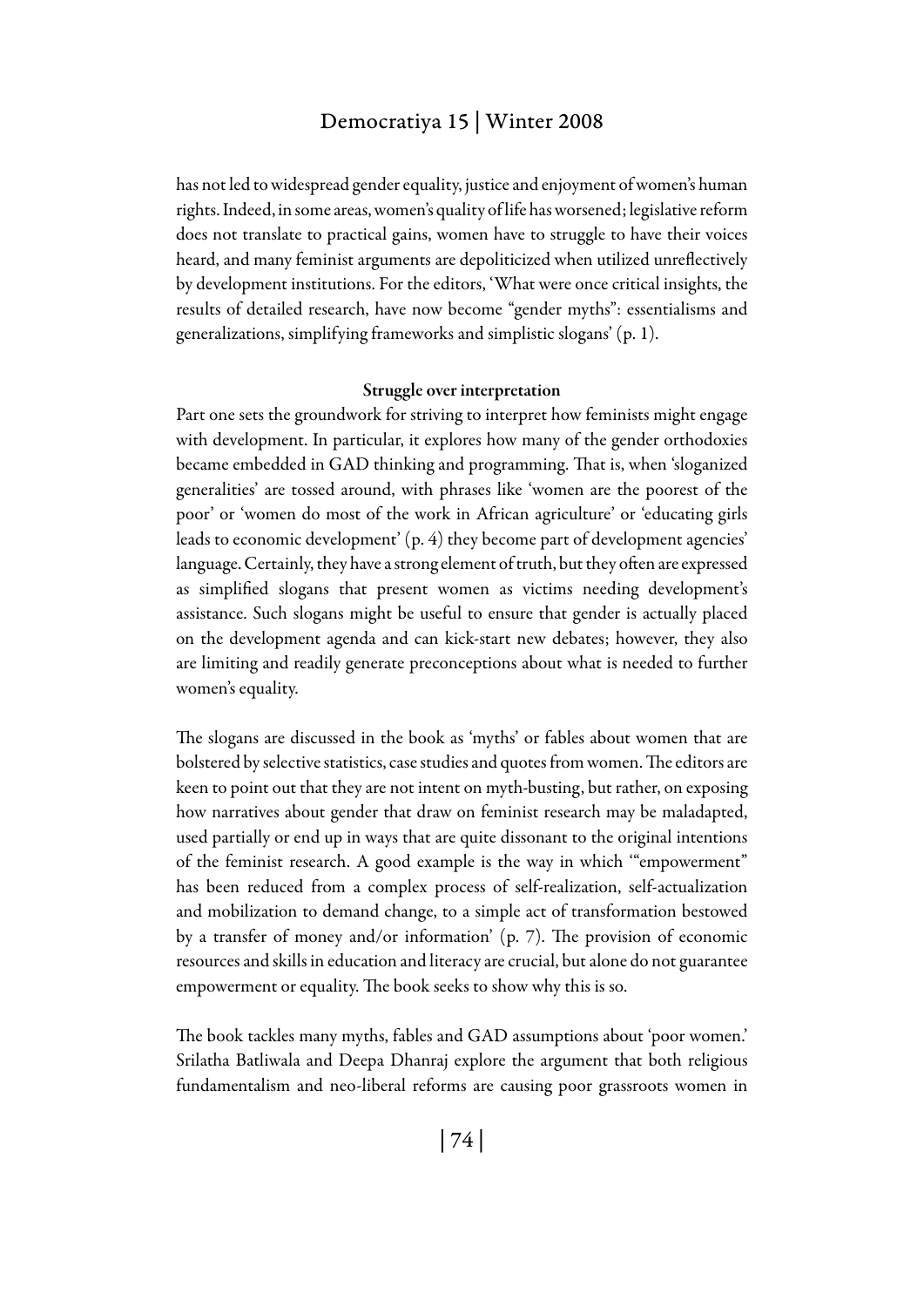## PORTER | Feminisms and International Development

India to become agents of their own disempowerment. Take for example the idea that 'giving poor women access to economic resources – such as credit – leads to their overall empowerment' (p. 21). On face value, it seems reasonable to assume that giving credit will help poor women. Indeed, the feminist intention to transfer economic funds into women's hands to support leadership in local development is soundly rooted in empirical data on economic power that demonstrates that access to practical resources weakens patriarchal restrictions on women's everyday lives in ways that are enabling. However, the development mantra that poor women are a sound economic 'investment' (p. 22) is not only reductionist, but it readily builds on gendered stereotypes that take for granted that women will work selflessly for their families. Hence, in India, financial initiatives directed towards training women in income generation and financial skills, left many rural women with debt burdens which could only be repaid through inhumane workloads.

There are wonderful global examples of the successes of micro-credit for women who when adequately trained in income-generation become successful women entrepreneurs. There are also many more examples where women's struggle for economic survival to sustain families renders them willing to accept loans whatever the conditions. This often leads to situations where the need to earn an income to repay loans whilst still maintaining heavy domestic and childrearing loads leaves women heavily overworked and not further empowered.

In continuing the theme, Sylvia Chant examines the 'feminization of poverty' and interventions to invest in women's capabilities particularly through education, health and vocational training. Cećelia Sardenberg then explores tensions between scholarship and political activism around women and gender in Brazil. Everjoice Win's chapter is vividly titled, 'not very poor, powerless or pregnant: the African woman forgotten by development' (p. 79) and she challenges the appeal of the myth to pull in financial funding as if it solves all problems. In challenging this myth, she shows how resource poverty is not the only form of poverty; others include 'violence, denial of personhood, silencing, marginalization, denial of choice and other freedoms' (p. 84). Nandinee Bandyopadhyay and colleagues challenge the automatic association between poverty and trafficking and suggest controversially that a recognition of sex work as legitimate permits agency and action against exploitation.

Another common myth asserts that when women gain access to political power they will promote policies that further gender equality. This does not always occur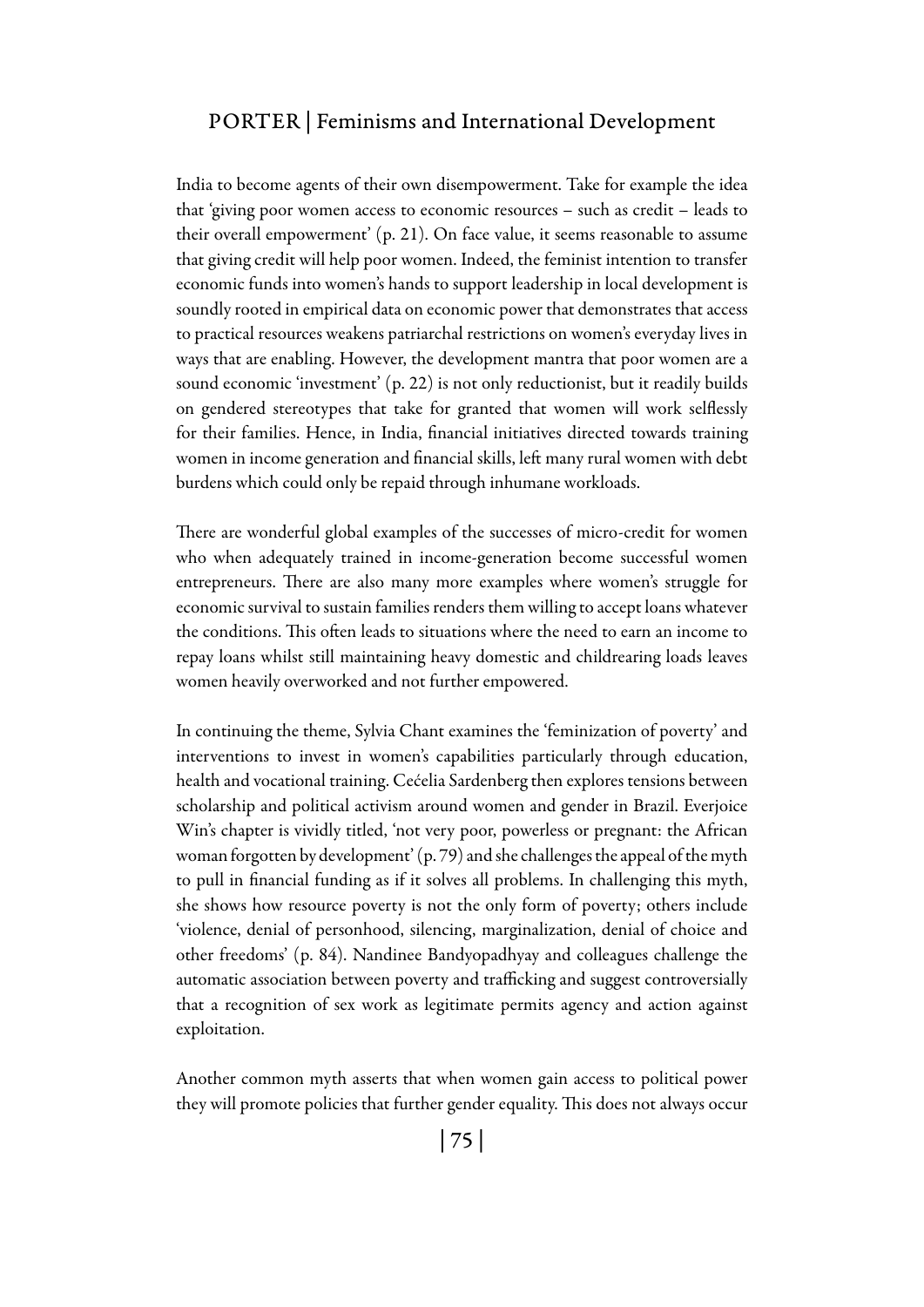## Democratiya 15 | Winter 2008

as memories of Margaret Thatcher remind us. In fact, 'in South Asia there has been a mass mobilization of women by religious fundamentalists' (p. 28) that sustain patriarchal stereotypes that limit women's equality. This includes training camps for young Hindu women in India, the mobilization of Muslim fundamentalists in Pakistan and Bangladesh to muster support and the Tamil Tigers in Sri Lanka calling on women to raise militant children to fight the cause. In India where there are strong patronage networks, women elected to government often struggle with inexperience and pressures of expediency. It is a sobering but important reminder that women too are subject to corruption and cooption and sometimes are 'proponents of reactionary, sexist, racist, elitist or fundamentalist ideologies' (p. 32).

#### Institutionalizing gender in development

Part two scrutinizes how development institutions work to undermine feminism, particularly through bureaucratic resistance. Anne-Marie Goetz and Joanne Sandler suggest that feminists have made an error in accepting 'mainstreaming' as the way to promote women's rights because they have underestimated the ways in which bureaucratic logic often neutralizes important claims. For example, a typical organizational or programmatical response to gender equality might be to formalize some type of 'gender focal point' (p. 11) where this might mean a oneday workshop, or a checklist to tick for gender concerns or occasionally one person who's 'it' for gender without realizing 'there is much more to being an advocate for gender equality' (p. 11).

What exactly is gender mainstreaming? While it emerged in the late 1980s, it was officially adopted by the United Nations at the significant 1995 World Conference on Women held in Beijing. It came about because of the need to integrate women more fully into development policy and practice and to make organizations more aware of the need to remove gender-based prejudices and injustices. In trying to influence the 'mainstream,' its agenda seeks to alter public policies that directly benefit men and women through targets and specific strategies. Gender mainstreaming has made more men knowledgeable of the need to consider genderspecific needs and it has made states more aware of international expectations to respond to gender analysis. However, gender mainstreaming often leads to institutionalized or technical solutions that miss the spirit of feminist activism and the intent of holistic advocacy that struggles for women's equality, justice, rights, capacities and empowerment. Organizationally, mainstreaming becomes nebulous,

| 76 |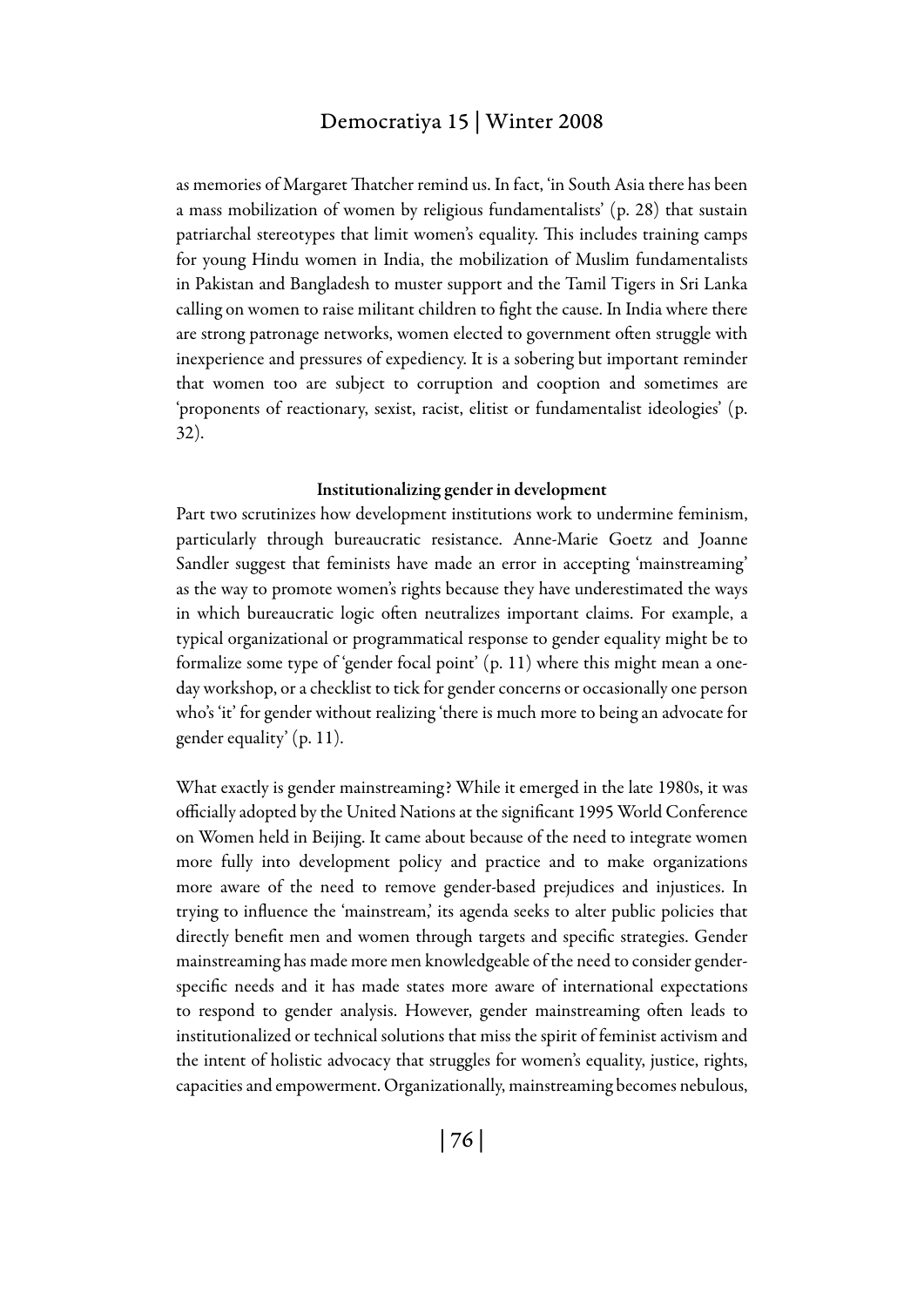## PORTER | Feminisms and International Development

with uncertainty about actual goals, and in simplifying concepts like inequality and injustice it dilutes the essential political message of feminism.

Hillary Standing explores the perils of mainstreaming, noting that 'all the apparatus which sustains gender mainstreaming' including training, research degrees, institutional mechanisms and consultants came about because of 'a commitment to gender as a transformative project' but somehow there is a radical disparity 'between the passion for social justice which fed the debates, and the reality in many countries' (p. 103) where professional practices have not translated into actual equality. Practically, many projects too readily adopt a '"tick the box" management of the gender requirements' (p. 104). She suggests it is a myth 'that the empowerment language of politics and advocacy can be transferred into bureaucratic mainstreaming without its meaning being changed' (p. 105). As an academic, I note her concluding recommendations that students need skills not only in theoretically rigorous feminist theory, but also in advocacy, knowledge of institutional workings and skills in how 'to develop contextually-based strategies' that will assist the creation of workable alliances in constrained settings (p. 109).

Ramya Subrahmanian suggests that rather than discarding mainstreaming, we liberate it by breaking it into its component parts of 'policy reform, administrative reform, analytical and conceptual strengthening, [and] political advocacy' (p. 119). This is a useful practical idea. Prudence Woodford-Berger writes as an African American immigrant in Sweden to advocate for a strategic use of gender mainstreaming. She draws on her experiences of research on kinship and reproduction in the Dormaa district in Ghana where motherhood is idealized, female-ness is associated with hard physical work, where women and children do the bulk of farming that is the basis of livelihoods and domestic living arrangements are dispersed over different residences for children. Typical Western models of household labour fail to capture the complexity of gendered life in Dormaa. The author thus asks for more attention to nuance and to different ideas on gender rather than a one-size-fits-all notion of mainstreaming. Maitrayee Mukhopadhyay gives examples of how organizations tend to respond to donor pressure on NGOs to abide by conditions such as a consideration of gender by a mechanistic checklist approach in technological projects on the planning, implementation, monitoring and evaluation of policies, programmes and projects. The boxes can be too quickly ticked but what often remain intact are the prevailing unequal power relations that the new policies were supposed to address. This is not inevitable. Organizations can become more responsive to women's interests through political engagement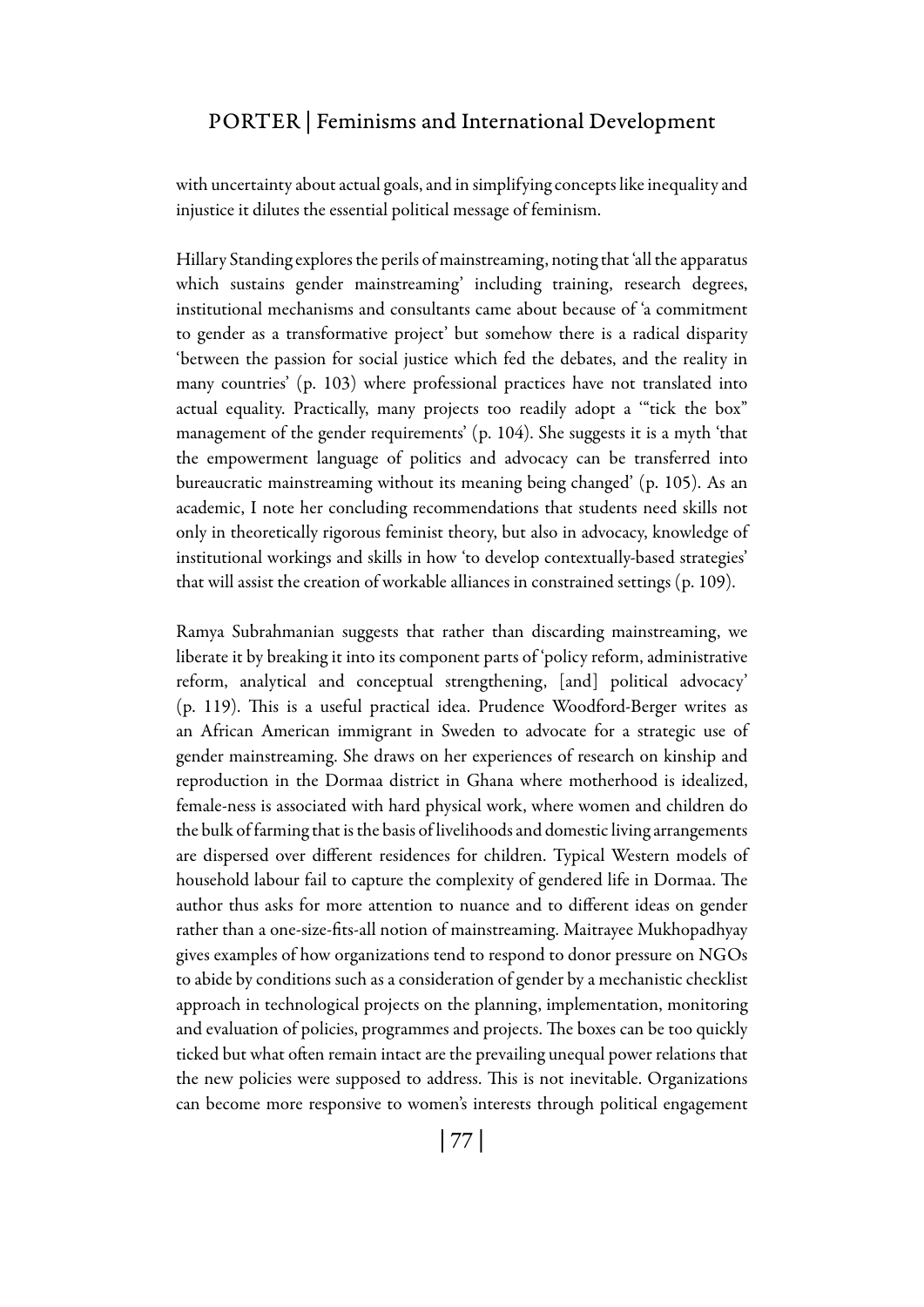## Democratiya 15 | Winter 2008

of 'the messy business of creating voice, articulating demands, carving out rights, insisting on participation and mobilizing women's constituencies to demand accountability' (p. 146). Amina Mama writes of the 'travelling circus of experts – gender technocrats' (p. 150).

Anne-Marie Goetz and Joanne Sandler's chapter is a very important one. When writing this chapter, Goetz was Chief Adviser for Governance, Peace and Security at United Nations Development Fund for Women (UNIFEM) and Sandler was Deputy Executive Director for Programmes at UNIFEM. They ask why there aren't any large INGOs specifically focused on women. UNIFEM has one of the smallest UN budgets. They suggest two main deficits that afflict the project of gender mainstreaming. First, there is 'fragmentation, and the lack of emphasis on building on the strengths of women's organizing and women's entities' (p. 163). The second deficit is complex, where despite clear evidence of gender-related violence, [2] 'women's suffering is too routine, too normalized to generate shame and outrage' (p. 163). Again, Goetz and Sandler reiterate the message of other contributors that within a bureaucracy, rank determines what is prioritized and typically, attending to gender equality and women's rights is not viewed as urgent but as something that can be mainstreamed. They talk of the underestimation of technical expertise that is needed to build gender equality, the indifference and hostility that leads to resistance and the bureaucratic logic that disarms change agents. In large organizations, we are familiar with the way that procedure often is valued more than process. Those striving for change often face obstacles like rigid rules that are hard to thrust aside. Disillusionment can set in when it's easier to conform or comply than to radically challenge conventions. Instead, they advocate the 'need to engage head-on with bureaucratic logic' (p. 168), to seek investments in sector-wide approaches that coordinate health and educational services and to respond to different political contexts to further the mutually-reinforcing goals of gender equality, women's empowerment, gender justice and women's human rights.

#### Challenges for feminist engagement

Part three explores the challenges of repoliticizing feminist notions of rights, citizenship, inclusion and democratization within GAD through developing solidarity across difference. Links between feminists are now easier to forge, particularly with advances in technology like emails, blogs and the use of the internet. The editors affirm the importance of working as feminists with our multiple differences of nationality, ethnicity, material privilege or disadvantage to

| 78 |